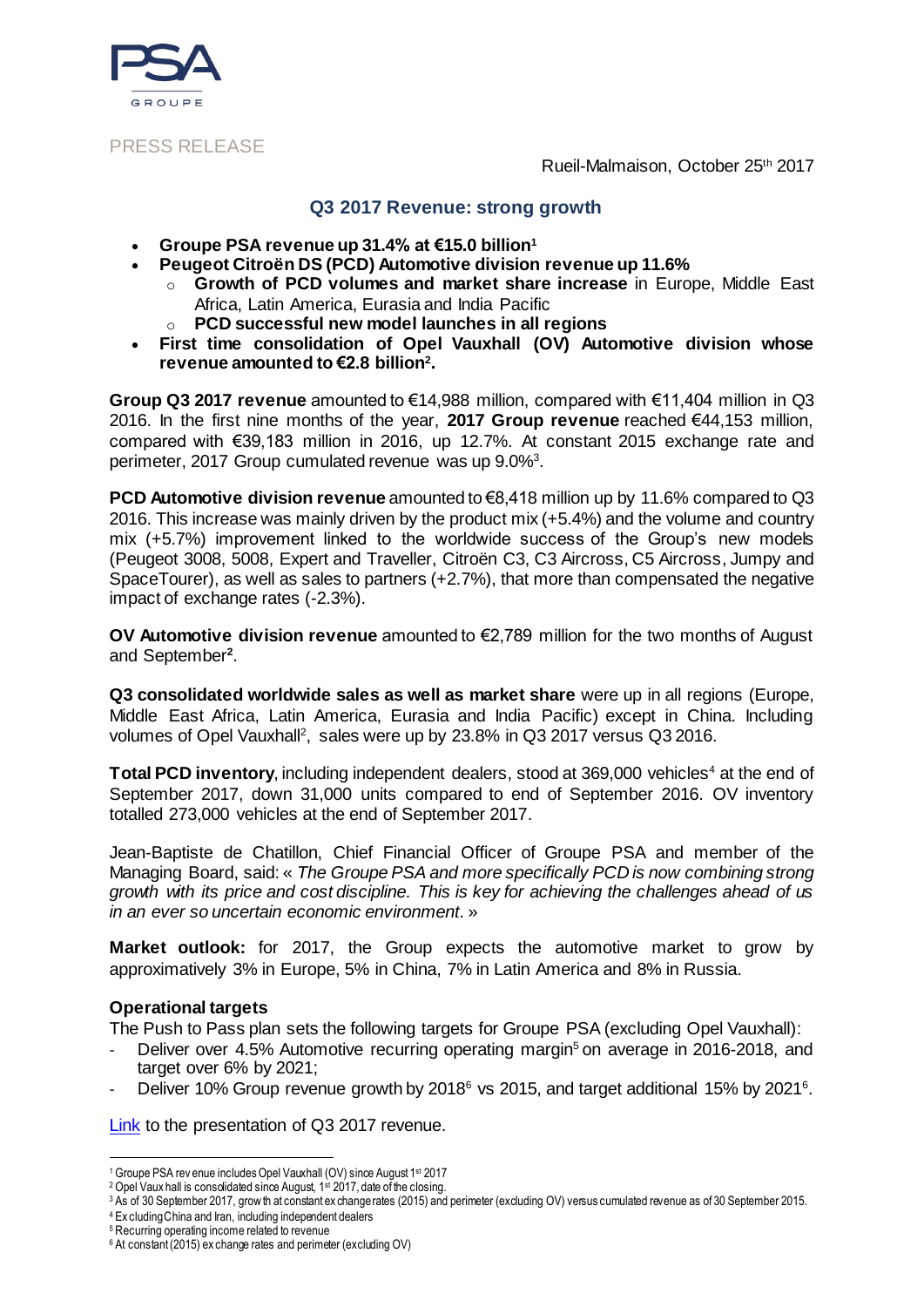

### Financial Calendar – 1<sup>st</sup> March 2018: 2017 Annual Results

### **Media contact: + 33 6 61 93 29 36– [psa-presse@mpsa.com](mailto:psa-presse@mpsa.com)**

#### *About Groupe PSA*

*The Groupe PSA designs unique automotive experiences and delivers mobility solutions to meet all client expectations. The Group has five car brands, [Peugeot,](http://www.peugeot.com/en) [Citroën,](http://www.citroen.com/en) [DS,](http://www.dsautomobiles.co.uk/) [Opel](http://www.opel.de/) and [Vauxhall,](http://www.vauxhall.co.uk/) as well as a wide array of mobility and smart services under its [Free2Move](http://fr.free2move.com/en/) brand, aiming to become a great [carmaker](https://www.groupe-psa.com/en) and the preferred mobility provider. It is an early innovator in the field of [autonomous and connected cars.](https://www.groupe-psa.com/en/story/en-route-vers-la-voiture-autonome/) It is also involved in financing activities through [Banque PSA Finance](http://www.banquepsafinance.com/) and in automotive equipment via [Faurecia.](http://www.faurecia.com/en) Find out more at groupe-psa.com/en.*

*Media library: [medialibrary.groupe-psa.com](http://medialibrary.groupe-psa.com/) / [@GroupePSA](http://twitter.com/GroupePSA)*

#### **Attachments**

### **Revenue YTD September 2017 versus YTD September 2016**

| In million Euros                     | 9M 2016 | 9M 2017 | Change   |
|--------------------------------------|---------|---------|----------|
| Automotive - Peugeot Citroen DS      | 26,732  | 28,305  | $+1,573$ |
| Automotive - Opel Vauxhall*          | 0       | 2,789   | $+2,789$ |
| Faurecia                             | 13,773  | 14.814  | $+1,041$ |
| Other businesses and eliminations ** | (1,322) | (1,754) | (432)    |
| <b>Group Revenue</b>                 | 39,183  | 44,153  | $+4,971$ |

## **Revenue Q3 2017 versus Q3 2016**

| In million Euros                    | Q3 2016 | Q3 2017 | Change   |
|-------------------------------------|---------|---------|----------|
| Automotive - Peugeot Citroen DS     | 7,542   | 8,418   | $+876$   |
| Automotive - Opel Vauxhall*         | 0       | 2,789   | $+2,789$ |
| Faurecia                            | 4,241   | 4,519   | $+278$   |
| Other businesses and eliminations** | (379)   | (738)   | (359)    |
| <b>Group Revenue</b>                | 11,404  | 14,988  | $+3,584$ |

\* Since Opel Vauxhall acquisition on 1st August 2017

\*\* Including remaining activities of Banque PSA Finance